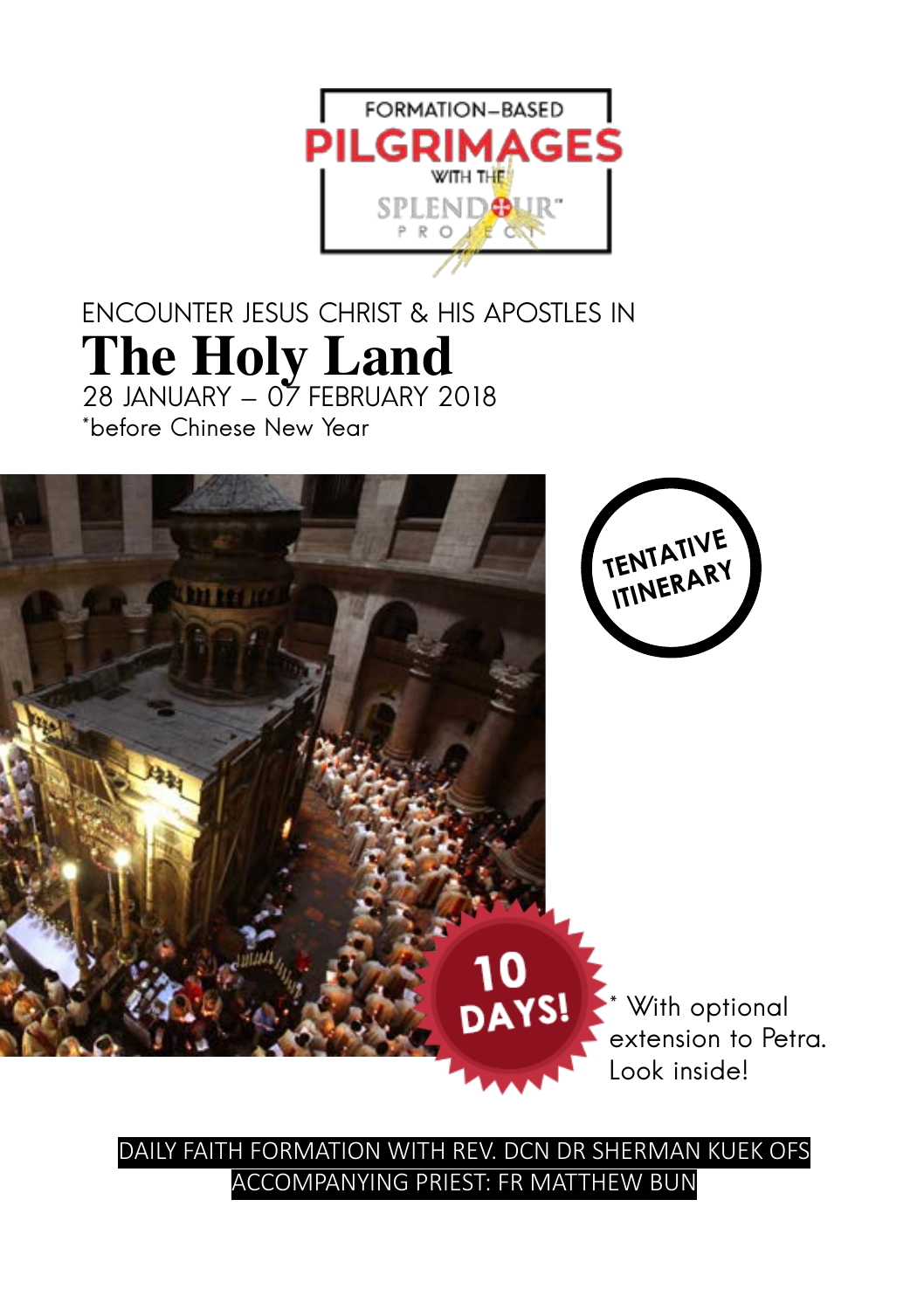### **HOW SHOULD YOU DECIDE ON A PILGRIMAGE TRIP?**

So you saw some upcoming pilgrimage trips advertised in the local Catholic newspapers or in your parish bulletin. And it looks rather compelling because you've always wanted to go to that particular destination for a pilgrimage, and more so, it seems cheap!

So how can you know if this is a pilgrimage worth going for? Just because a trip is cheap, it doesn't mean that it will be a trip worth going for, and more so, it doesn't mean that the trip will be all it promises to be.

So what criteria should you use to decide if you should participate in an advertised trip or give it a miss? Here are certain points that help the discerning pilgrim to distinguish a potentially fruitful trip from one that may not be so:

#### 1. PILGRIMS MUST RECEIVE ADEQUATE AND ACCURATE TEACHING

On many pilgrimages, too little proper information is given to pilgrims to aid their understanding. Many tour guides, despite the training they claim to have received, thrive on anecdotes. There are also those who deliver facts that are either untrue or inaccurate to unsuspecting pilgrims, or worse still, teachings that contradict the Catholic faith.

This is one important reason why the Splendour Project decided to begin offering formation-based pilgrimages, so that an expert formator could accompany our trips to provide pilgrims with more than adequate teaching and guide their understanding of the places that they visit from the historical, Scriptural, and theological perspectives. Even the tour guides we provide on our trips are very carefully selected.

#### 2. PILGRIMS MUST BE GIVEN WHAT THEY PAY FOR

Because the Malaysian currency has devalued by at least 15 percent this past year and travel has become even more expensive, many travel organisers are forced to cut corners to keep their trips cheap. For example, some components of a trip may be removed, or quality of transportation, accommodation, and food is being compromised, or less time is spent in the more important places because being there is more expensive.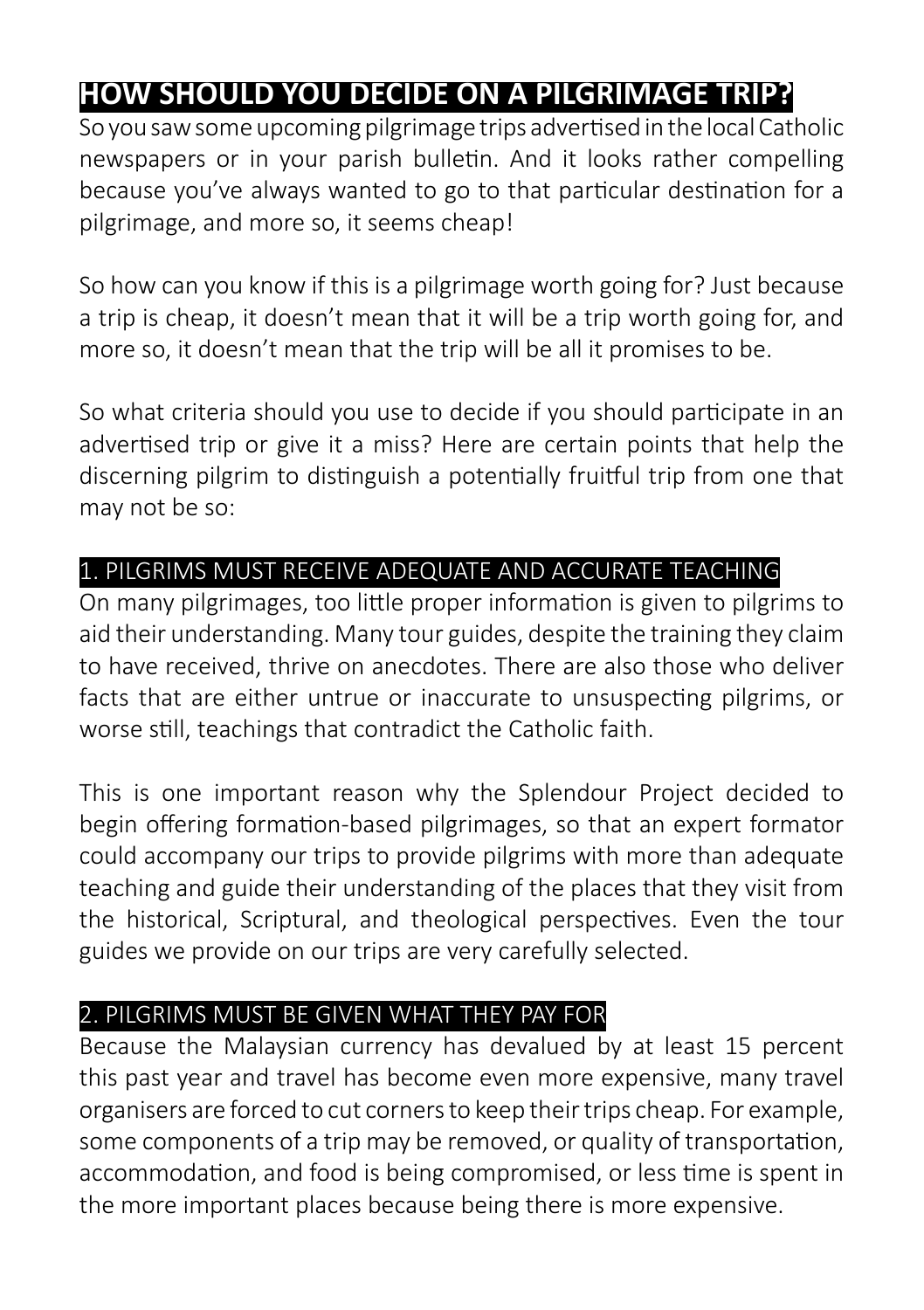The Splendour Project ensures that this doesn't happen on our trips. On the face of it, it looks like our quoted prices are not cheap. However, we actually ensure that you get what you pay for because we refuse to compromise on the quality of your experience. We believe that since most of our pilgrims are visiting a particular place only once in their lifetime, it is not worth compromising on quality just to save a couple of thousand Ringgit. We want to ensure that pilgrims get the best that can possibly be offered, e.g. enough time at shrines without rushing just because days have been cut short, good morale because food is of good quality and accommodation is comfortable, and safety and security are ensured. Basically, we do our best to make sure you get what has been promised.

#### 3. PILGRIMS MUST RECEIVE THE SACRAMENTS AND SPIRITUAL GUIDANCE

Part of cost-cutting measures is to remove the accompanying priests from the cost equation. This means that many pilgrimage groups travel without an accompanying priest to keep their trips cheap. But having a priest around to provide the sacraments on a daily basis is very integral to a pilgrimage.

The Splendour Project makes it a point to personally invite priests and bishops who are well-respected and reputed for being serious about the Sacraments. They are also priests who are patient enough to offer spiritual guidance on a personal basis to pilgrims who need to receive some spiritual direction for their lives. Such priests would ensure that pilgrims are able to make good confessions at the Sacrament of Reconciliation and have Masses well-celebrated for them on a daily basis throughout our trips.

#### 4. PILGRIMS' SAFETY MUST BE A PRIORITY

Prospective pilgrims are constantly worried about whether their safety is secured if they were to embark on a particular trip. They are usually afraid especially of unsafe socio-political situations in the places they will be visiting. It is important that the organisers of the trip have access to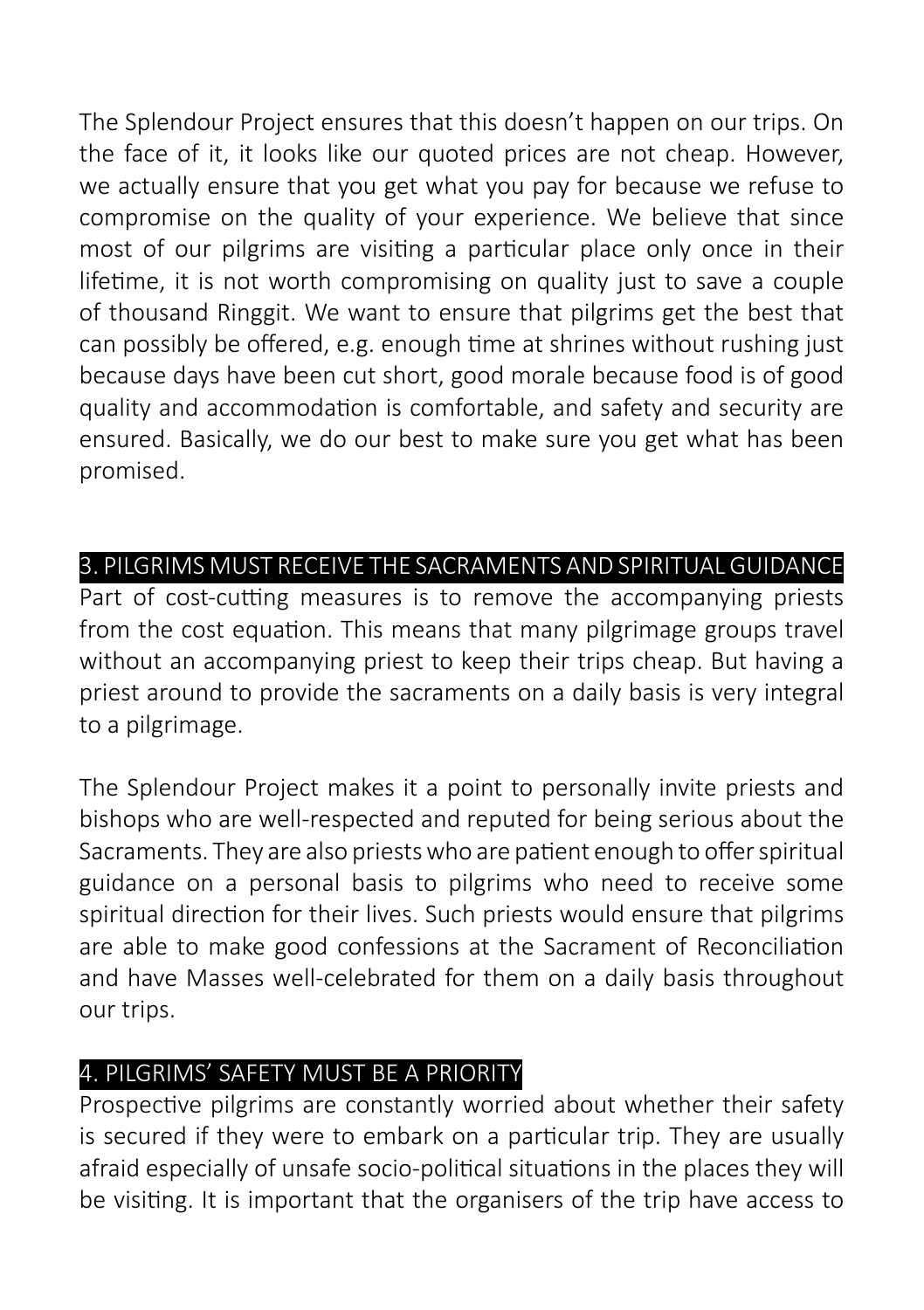firsthand knowledge of what is happening in these destinations. Do keep in mind that the mass media is not trustworthy on such issues because they tend to sensationalise matters -- bad news sells!

The safety and security of our pilgrims are very important to the Splendour Project. We have firsthand regular updates from our contacts who live in the very places we are planning to visit, so we are well-aware of the security conditions there. We are therefore able to ensure that your trips are not unnecessarily cancelled or postponed, and also that your safety is not unnecessarily compromised. We also ensure that our pilgrims' insurance policies come with comprehensive coverage.

#### 5. PILGRIMS MUST BE AIDED IN THEIR LEARNING

It would be a pity if you paid all that money for a trip and came back without having learned, or having forgotten, everything that you are supposed to know upon having visited those places in your travel itinerary. And yet, most of the time, this happens because travel organisers are experts in making logistic arrangements, not so much in crafting your learning process to ensure optimal learning.

To ensure that our pilgrims understand and remember, the Splendour Project conducts faith formation sessions each morning during our trips. Detailed explanations are also given by our Formation Director at the sites of our visits. At the beginning of each trip, pilgrims each receive a detailed handbook containing all the faith formation content and the necessary information about the places the pilgrims are visiting. This would ensure that they are able to refer to the handbook during, and even after, the pilgrimages instead of losing those precious memories and the knowledge that come together with the visits.

In addition to that, after each trip, the Splendour Project provides all our pilgrims with a professionally produced hour-long video footage of their trip. The purpose of this footage is, again, to assist pilgrims in reinforcing their memory of their pilgrimage trip. It is not possible for other tour organisers to provide footages of such professional quality because it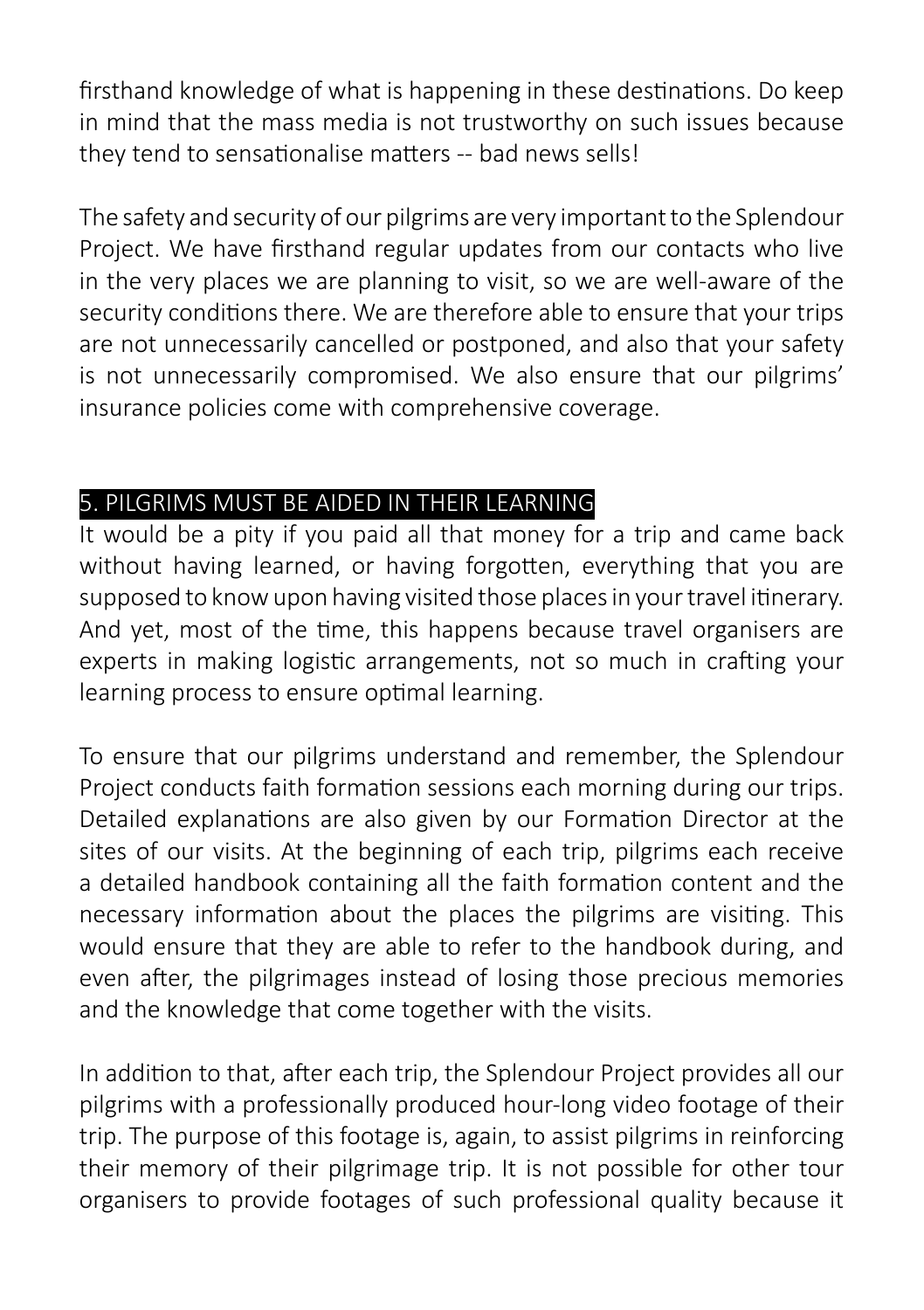would cost them too much to do so, but the Splendour Project has the added advantage of our own in-house media crew to provide this for our pilgrims.

#### 6. PILGRIMS MUST BE GIVEN A HOLISTIC UNDERSTANDING

Did you know that the places that the Church considers holy are all connected to one another in some way? But it does take a considerable amount of intellectual expertise and skill to help pilgrims to see this connection. Otherwise, one can only organise a particular pilgrimage trip in isolation from others and would be unable to help pilgrims to understand how a particular place is intricately linked to other places that they may have visited or will be visiting in time to come.

The Splendour Project encourages pilgrims to participate in our Trilogy of Pilgrimages, i.e. the Holy Land (known as the 1st Holy land), Rome (known as the 2nd Holy Land), and Greece & Turkey (known as the 3rd Holy Land). Pilgrims who travel on our Trilogy of Pilgrimages will be given a thorough knowledge of how all these places we visit actually are intricately related to one another. Because we are guided by detailed theological research, only we have the means to ensure that you receive information as a coherent whole and not in bits and pieces.

Hence, choosing among pilgrimage trips is never just a matter of choosing the cheapest trip you can find. There are many factors that need to be considered before making a final decision. Only when a tour organiser can guarantee the above to a reasonable extent that you can be almost certain that you have embarked on a good trip.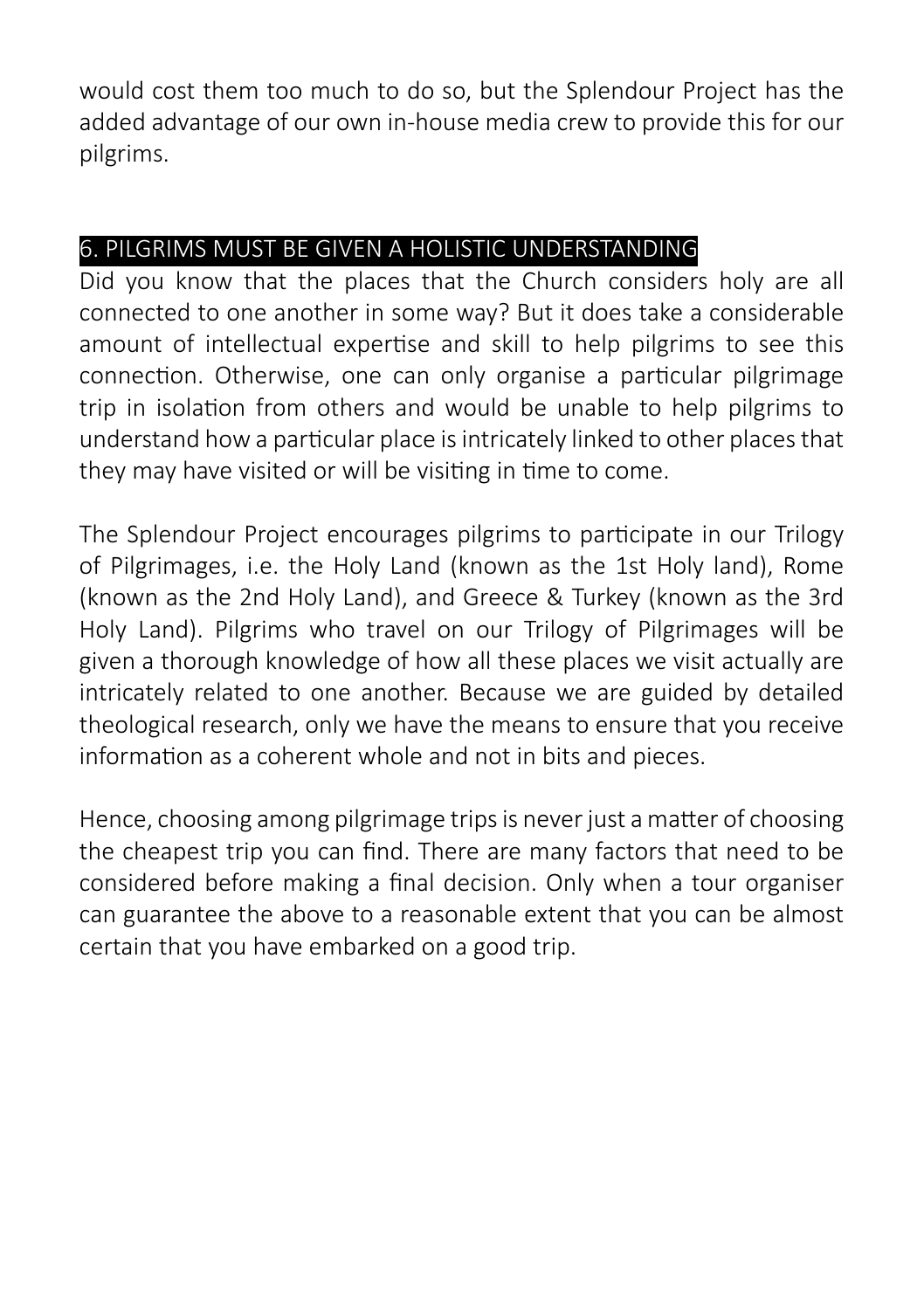

Assemble at KLIA at 2300 hours to depart for Amman via Abu Dhabi

# 29 JAN (MON)<br>AMMAN / ALLI **AMMAN / ALLENBY BRIDGE / NAZARETH (L, D)**

Flight departs from KUL at 0235 hours, arrives in AUH at 0610 hours.

Flight departs from AUH at 1030 hours, arrives in AMM at 1155 hours.

Lunch at local restaurant.

Mount Nebo where Moses viewed the Promised Land. You can see the Jordan Valley, Jericho and the Judean hills beyond. Also see the remains of Byzantine church with their mosaic floors.

Proceed to Allenby Bridge to cross over the River Jordan into Israel.

Continue the drive up to Tiberias for dinner and overnight stay.

(Note: If arrival in Amman is late on this day and we have to cross the border immediately after lunch, visit to Madaba and Mount Nebo will be made on the morning of Day 10.)

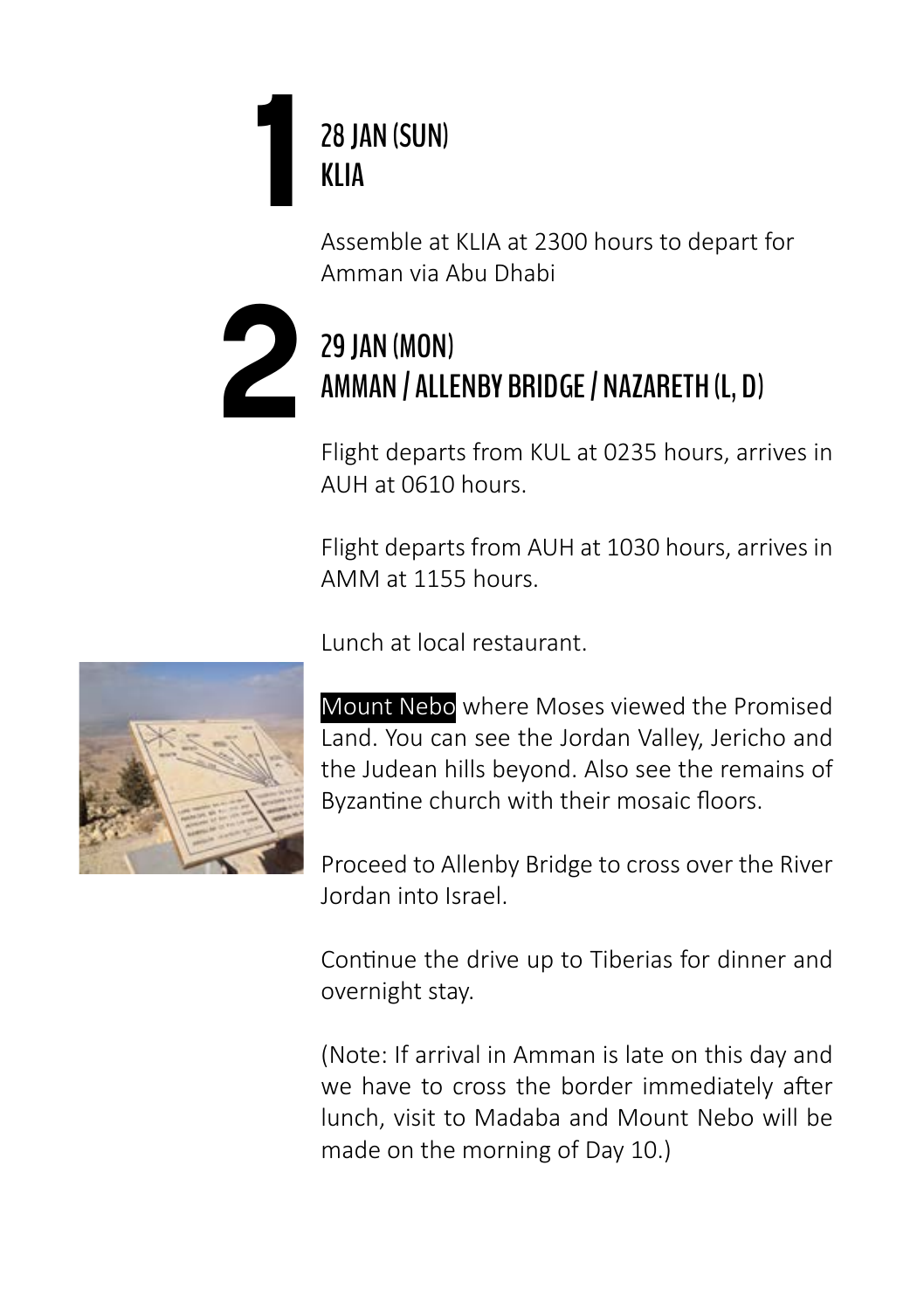# **30 JAN (TUE)**<br>REGION OF C **REGION OF GALILEE (B, L, D)**

Breakfast and formation in the hotel.

#### Tabgha: Church of Multiplication



#### Cana: Church of the First Miracle of Cana

It is the site of Jesus' first miracle of turning water into wine at a wedding. The lower church has a chapel and a small museum with artifacts from the site, including a winepress, a plastered cistern and vessels of various dates. One old jar is said to be one of the six jars used for the miracle.

Mass & renewal of marital vows at the Church of the First Miracle of Cana

Lunch at local restaurant

Nazareth:

#### Synagogue Church

It is known that at least until the 6th century, Nazareth was mainly a Jewish village. The Gospel mentions the synagogue in which Jesus preached

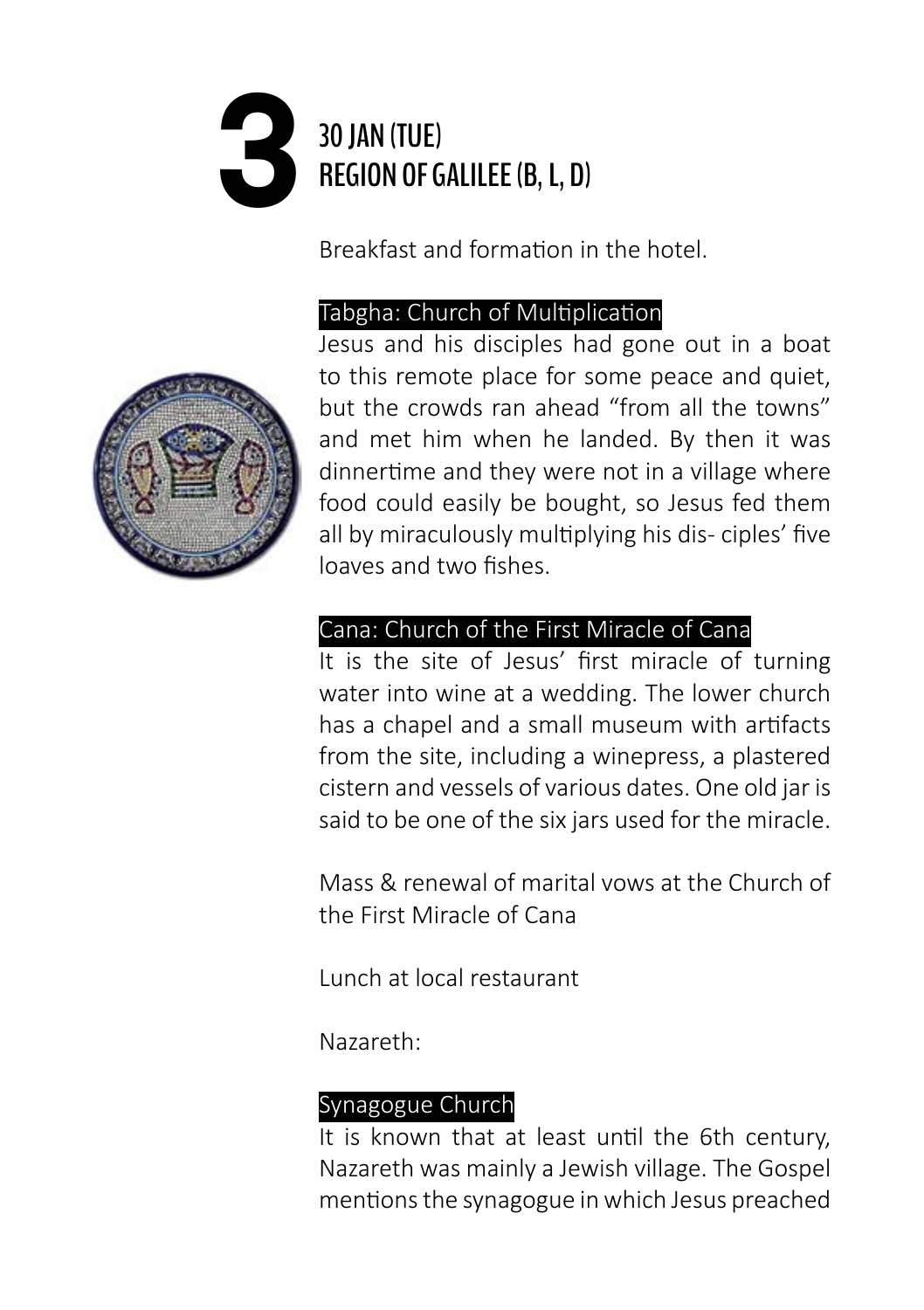his message to his fellow villagers who were not enthusiastic. Today the pilgrims visit the "synagogue" in a vaulted hall, perhaps from the Crusader period, near the Greek- Catholic church built in 1882.

#### Church of St Joseph

Located opposite the Church of the Annunciation, built over the cave which served as Joseph's carpentry workshop. Another tradition holds that is was the home of the Holy Family. Beneath the crypt is the Holy Cave and beside it, a water cistern.



#### Basilica of Annunciation (Rosary prayers)

Completed in 1969, this Catholic basilica stands on the traditional site where the angel Gabriel announced to Mary that she would bear the Saviour. It is built over Crusader and Byzantine foundations.

Dinner and overnight stay in Tiberias



# **REGION OF GALILEE (B, L, D)**

Breakfast and formation in the hotel.



Tabgha:

#### Church of Beatitudes

Located on a small hill overlooking the Sea of Galilee near Tabgha, the Mount of Beatitudes is the traditional site of Jesus' delivery of the Sermon on the Mount, probably the most famous sermon of all time.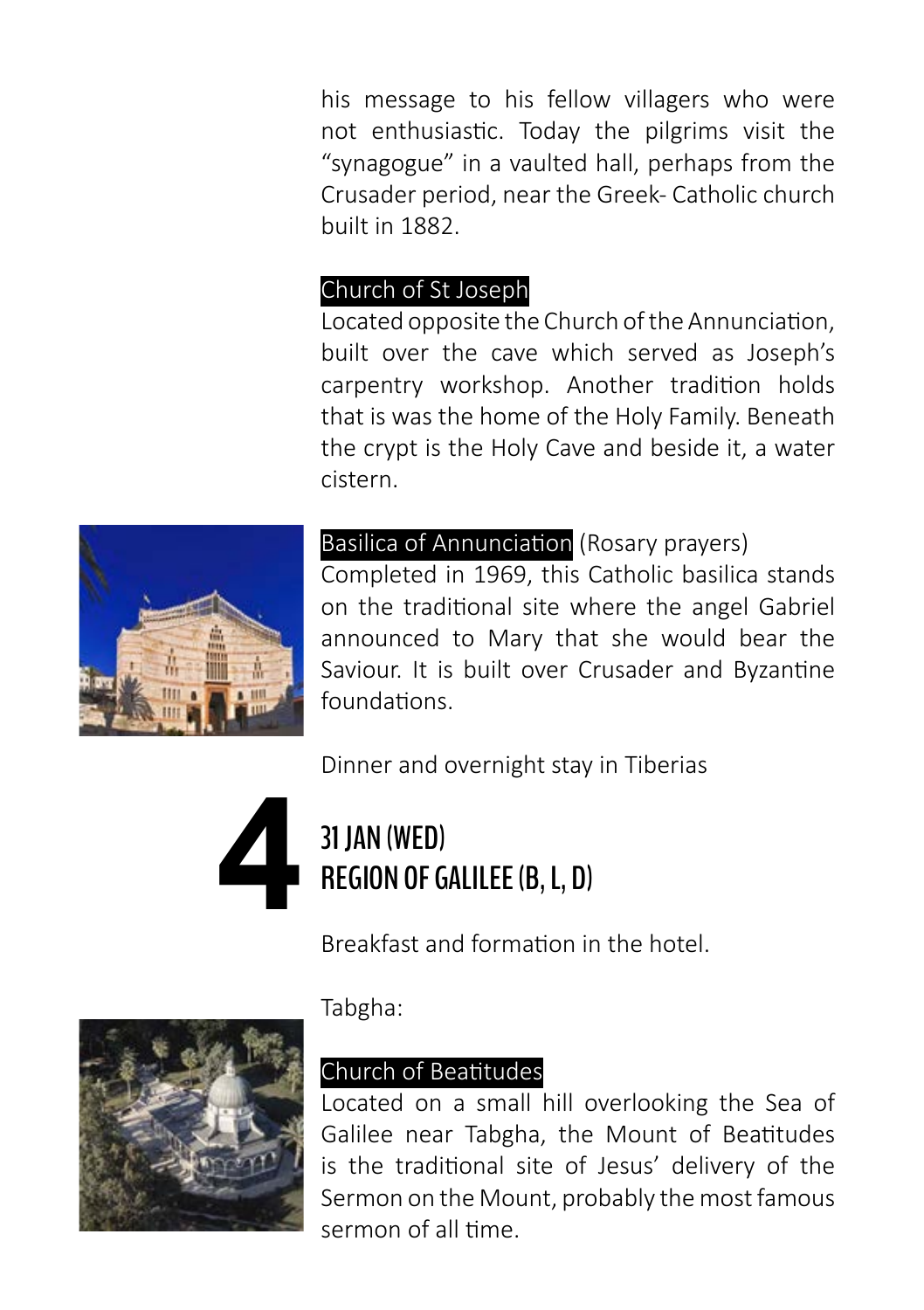

#### Church of Peter's Primacy

Jesus met again with the disciples for the "last breakfast." Here he restored Peter to himself after the disciple's three denials by asking him three times if Peter loved Jesus. Catholic tradition associates this event with the naming of Peter as the singular leader of the church. The rock at left is the traditional place where Jesus stood and called out to the disciples.

#### Capernaum: The Town of Jesus

An ancient fishing village on the north shore of the Sea of Galilee in Israel. It is home to a celebrated Byzantine-era synagogue as well as the house where Jesus healed a paralytic and St Peter's mother-in-law. The church of Capernaum was founded on the traditional site of St Peter's home. Closer to the shore than the synagogue, the house was in a poor area where the dry stone basalt walls would have supported only a light roof and could have no windows

Lunch at local restaurant



#### Sea of Galilee: Boat ride

From the fishermen of the Sea of Galilee came at least four of the Twelve Apostles - Peter, Andrew, James and John. Jesus stilled the raging storm on the Sea of Galilee that was about to swamp their boat. Jesus, and Peter to a limited extent, walked on the water there.

#### Mount Tabor: Church of Transfiguration

Located at the peak of Mt Tabor. It is the place of the Transfiguration of Christ since the 4th century AD.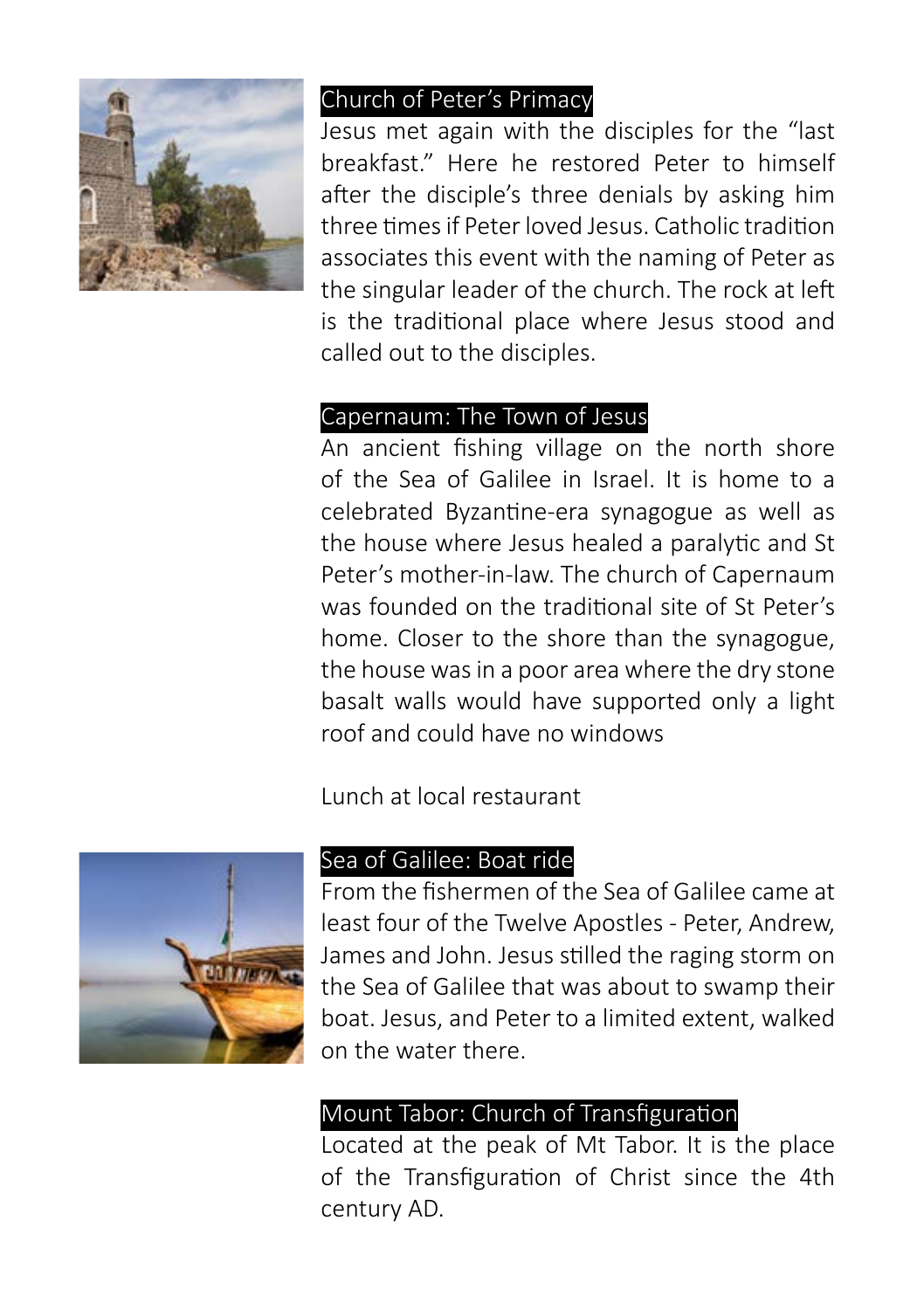# **61 FEB (THU)**<br>REGION OF G **REGION OF GALILIEE (B, L, D)**

Breakfast and formation at the hotel. Check out this morning.

Caesrea-Philippi is a city of Greek-Roman culture known for its worship of foreign gods, where Jesus announced he would establish a church and gave authority over it to the apostle Simon — whom he renamed Peter. The city is mentioned in the Gospels of Matthew and Mark.

#### Mount Carmel

Mt Carmel was most significant in ancient times as a barrier to traffic along the coastal plain. The 1500-foot high limestone mountain impeded armies and merchants traveling to the Jezreel Valley.



#### Stella Maris Monastery @ Haifa

Perched at the western edge of Mount Carmel, high above the Mediterranean and the coastal city of Haifa, is Stella Maris Monastery and church. The name of the 19th-century monastery — Latin for "Star of the Sea" — refers not to the magnificent view, but rather to an early title accorded Mary, the mother of Jesus.

Lunch at local restaurant

Check in, dinner and overnight in Bethlehem.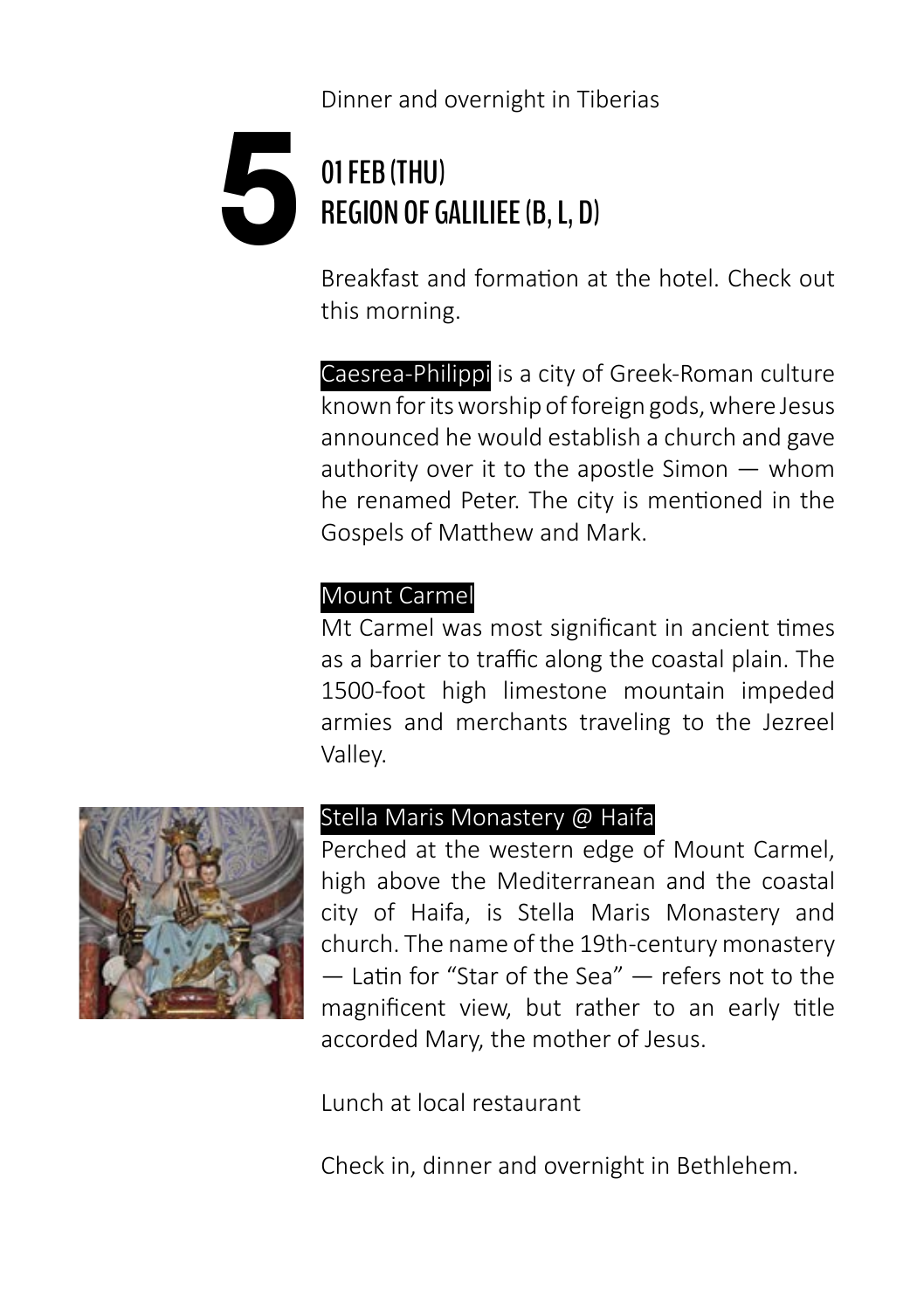# **62 FEB (FRI)**<br>REGION OF J **REGION OF JUDEA (B, L, D)**

Breakfast and formation at the hotel.

Bethlehem:

#### Shepherds' Field

Caves where shepherds "kept watch over their flock" still abound in the area east of Bethlehem. Here, the Gospel of Luke tells us, an angel announced the birth of Jesus.



#### Church of the Nativity

Entering the church that marks the site of Christ's birthplace means having to stoop low. The only doorway in the fortress-like front wall is just 1.2 metres high. Mass will be celebrated.



#### Milk Grotto

This church is considered sacred because tradition has it that the Holy Family took refuge here during the Slaughter of the Innocents, before their flight into Egypt. Tradition has it that while Mary was nursing Jesus here, a drop of milk fell to the ground, turning it white.

Lunch at local restaurant

Jordan River: Qasr el Yahud (renewal of baptismal promise)

#### Jericho: Mount of Temptation

Where Jesus fasted and was tempted by Satan and drive through Jericho the oldest city in the world.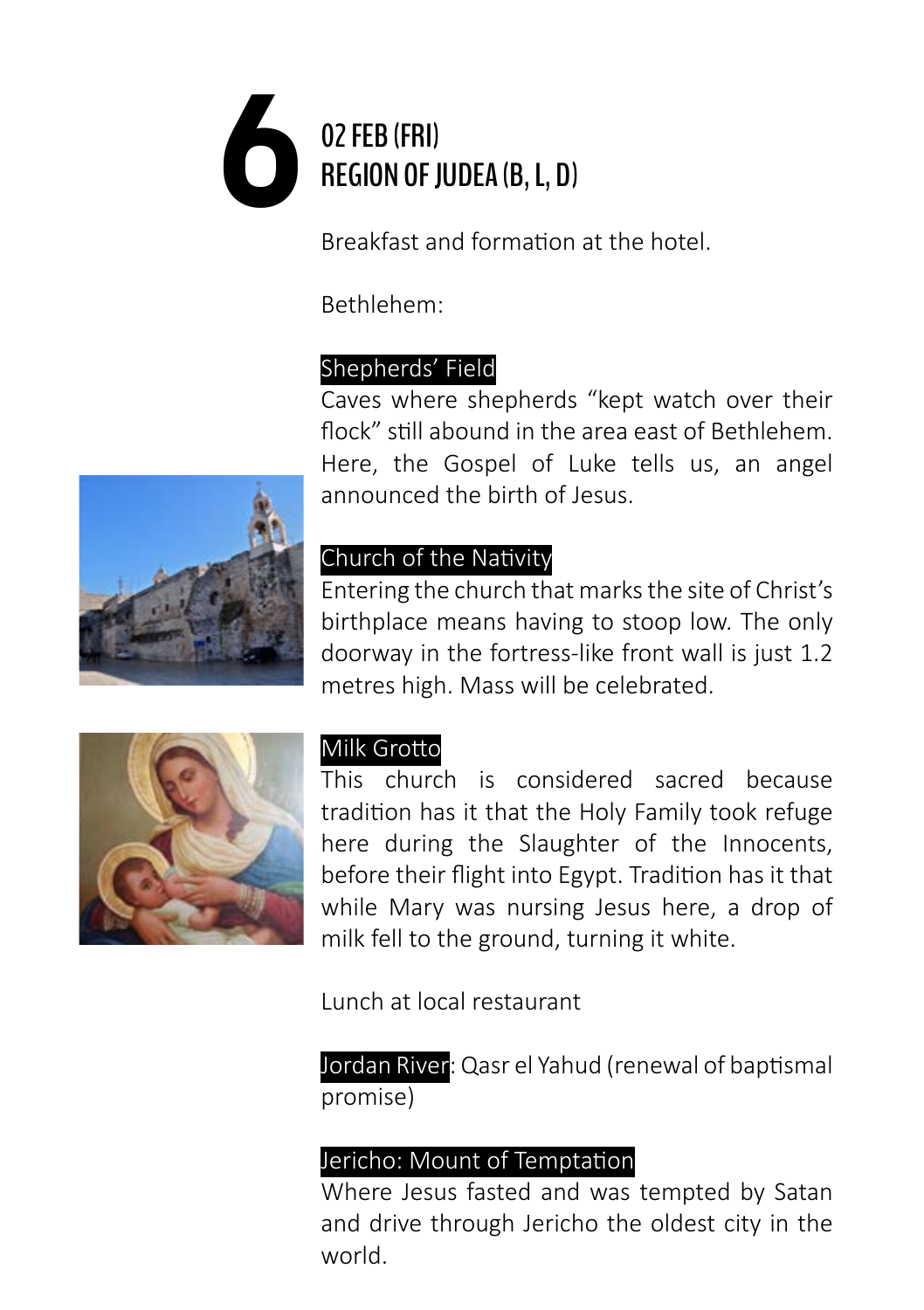

#### Swim at the Dead Sea

The Dead Sea, which shimmers like a blue mirror under all-day sunshine, is one of the most unusual bodies of water in the world. It is set in the lowest dry land on earth, so it has no outlet. It is so loaded with minerals that no fish can live in it. It is so dense that bathers can lie back on its surface and read a newspaper.

Dinner and overnight in Bethlehem

# **703 FEB (MON)**<br>REGION OF JU<br>Broakfast at a **REGION OF JUDEA (B, L, D)**

Breakfast at the hotel (no formation today)

Jerusalem Old City:

Mount of Olives:

#### Holy Ascension

It contains what is traditionally the last footprint of Jesus on earth before he ascended into heaven.



#### Church of All Nations

Early Christian pilgrims located the Garden of Gethsemane at the bottom of the slope of the Mount of Olives opposite the Temple Mount. Byzantine, Crusader and a modern church were built successively on the site where it is believed that Jesus prayed to the Father hours before his crucifixion.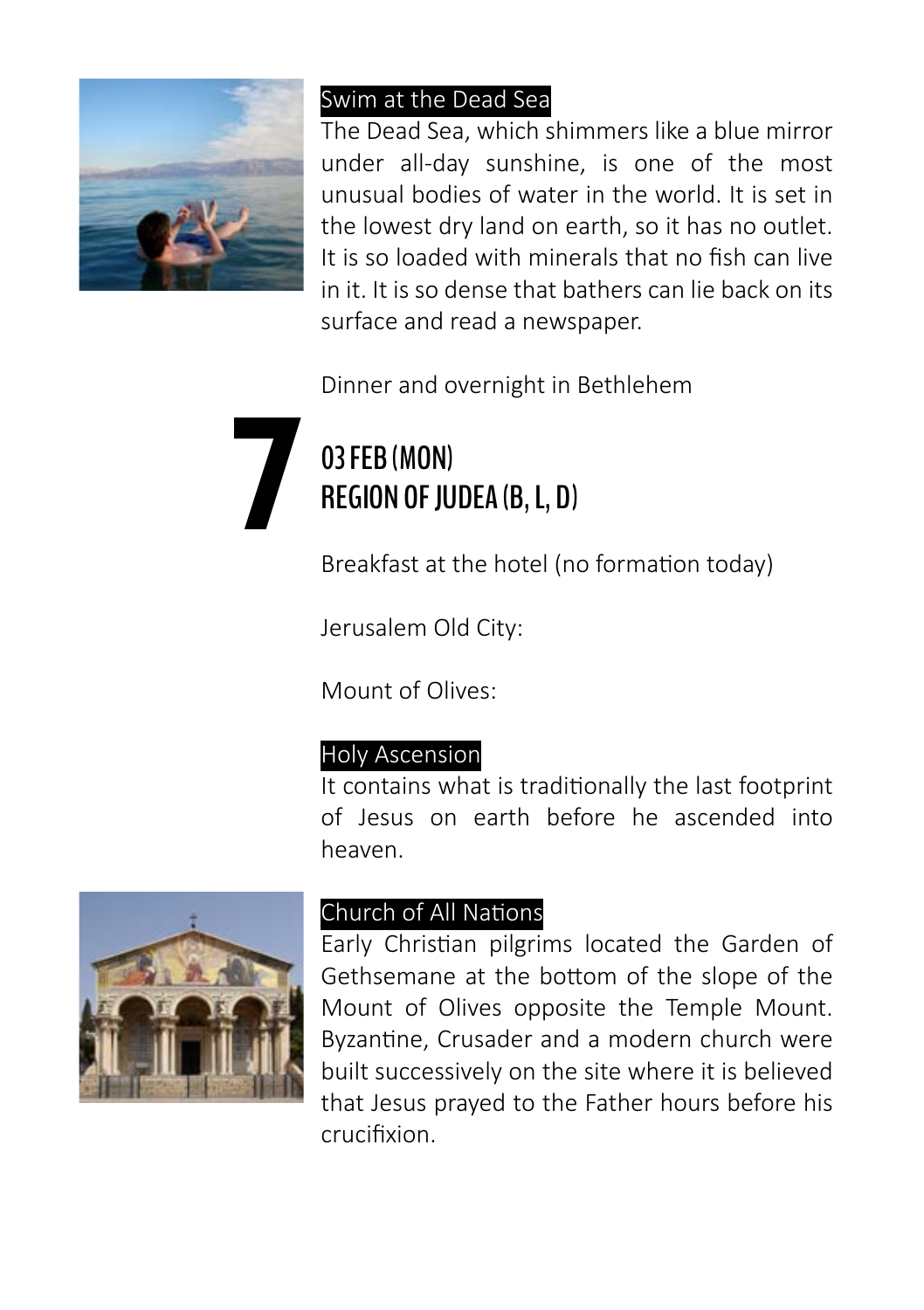

### Pater Noster

Where Jesus taught his disciples the Lord's Prayer.

#### Mass at Dominus Flevit

### Dominus Flevit

The little teardrop Church of Dominus Flevit, halfway down the western slope of the Mount of Olives, recalls the Gospel incident where Jesus wept over the future fate of Jerusalem. Mass will be celebrated here.

#### Tomb of Mary

Lunch at local restaurant

Ein Karem:

#### Church of Nativity of St John the Baptist

Built over the birthplace of St John and has beautiful paintings and decorated ceramic tiles. Steps lead down to a natural cave, the Grotto of the Birth of St John.



#### Church of Visitation

The Virgin Mary's visit to Elizabeth — depicted in mosaic on the façade — is commemorated in a two-tiered church, on a slope of the hill south of Ein Karem.

Dinner and overnight in Bethlehem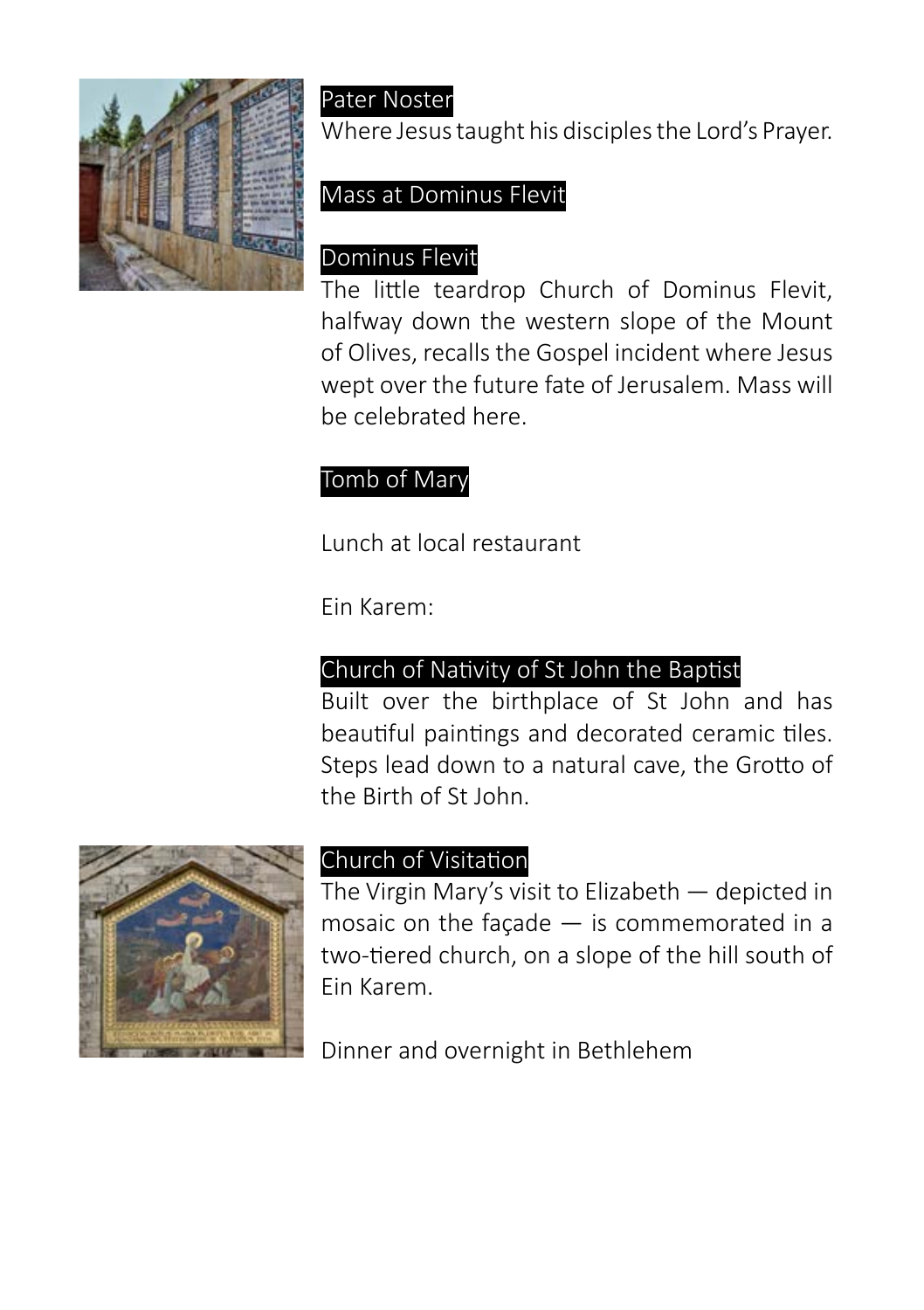# **804 FEB (SUN)**<br>REGION OF JU **REGION OF JUDEA (B, L, D)**

Breakfast and formation at the hotel.

Jerusalem Old City:



#### Via Dolorosa

We retrace the last steps of Jesus. As we walk along the Via Dolorosa (Way of Sorrow), through the markets of the Old City praying the Stations of the Cross, we reflect on the greatness of His sacrifice. 14 Stations of the Cross as they identify with the suffering of Jesus on his way to crucifixion. Their route is called the Via Dolorosa (Way of Sorrows). This is also the name of the principal street they follow, a narrow market place a bustle with traders and shoppers.



#### Church of the Holy Sepulchre

This church in the Old City of Jerusalem covers what Christians believe is the site of the most important event in human history: the place where Jesus Christ rose from the dead.

Mass at the Church of the Holy Sepulchre

Lunch at local restaurant

Jerusalem Old City:

#### Dormition Abbey

The location is identified in Christian tradition as the place where the Virgin Mary died  $-$  or "fell asleep", as the name suggests. If the upper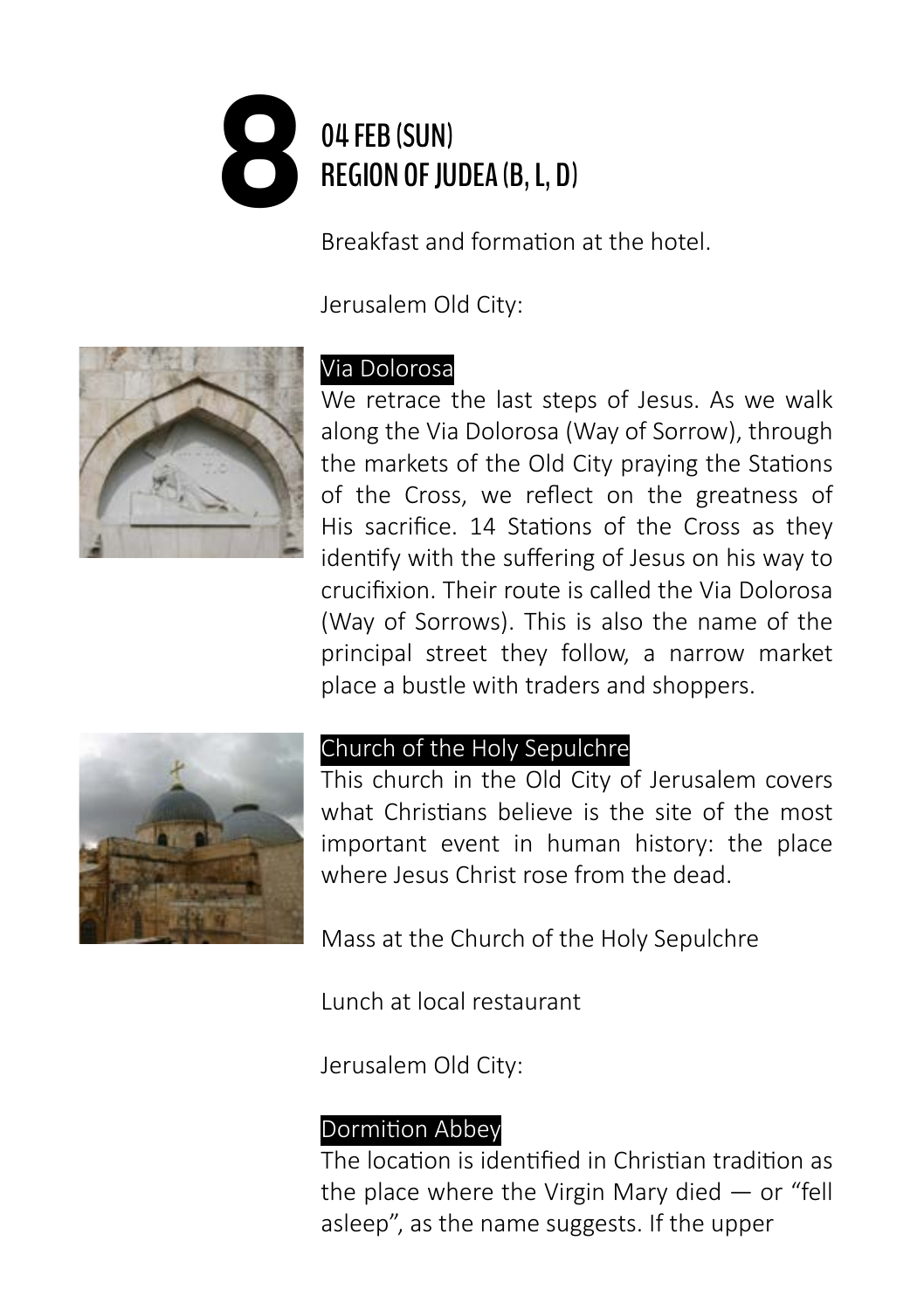floor of the Church of the Dormition is luminous, the circular crypt seems totally shrouded when first entered. In the center, under a rotunda, is a simple bier on which rests a life-size statue of Mary, fallen asleep in death. The statue is made of cherry wood and ivory.



#### Cenacle

Jesus' last supper with his disciples, and the coming of the Holy Spirit on the disciples, both believed to have been on the site of the Cenacle.

Jerusalem: Church of St Peter Gallicantu On the roof of this church rises a golden rooster atop a black cross — recalling Christ's prophesy

that Peter would deny him three times "before the cock crows". Gallicantu means cockcrow in Latin. The lower levels of the Church of St Peter in Gallicantu contain what are believed to have been a guardroom and a prisoner's cell.



# 05 FEB (MON)<br>REGION OF JU **REGION OF JUDEA (B, L, D)**

Breakfast and formation at the hotel



#### Bethany: Church of St Lazarus

Here He knew the intimacy and friendship of his friends Martha, Mary and Lazarus. And here, in the cemetery just below the village, He raised Lazarus from the dead.

Mass at Church of St Lazarus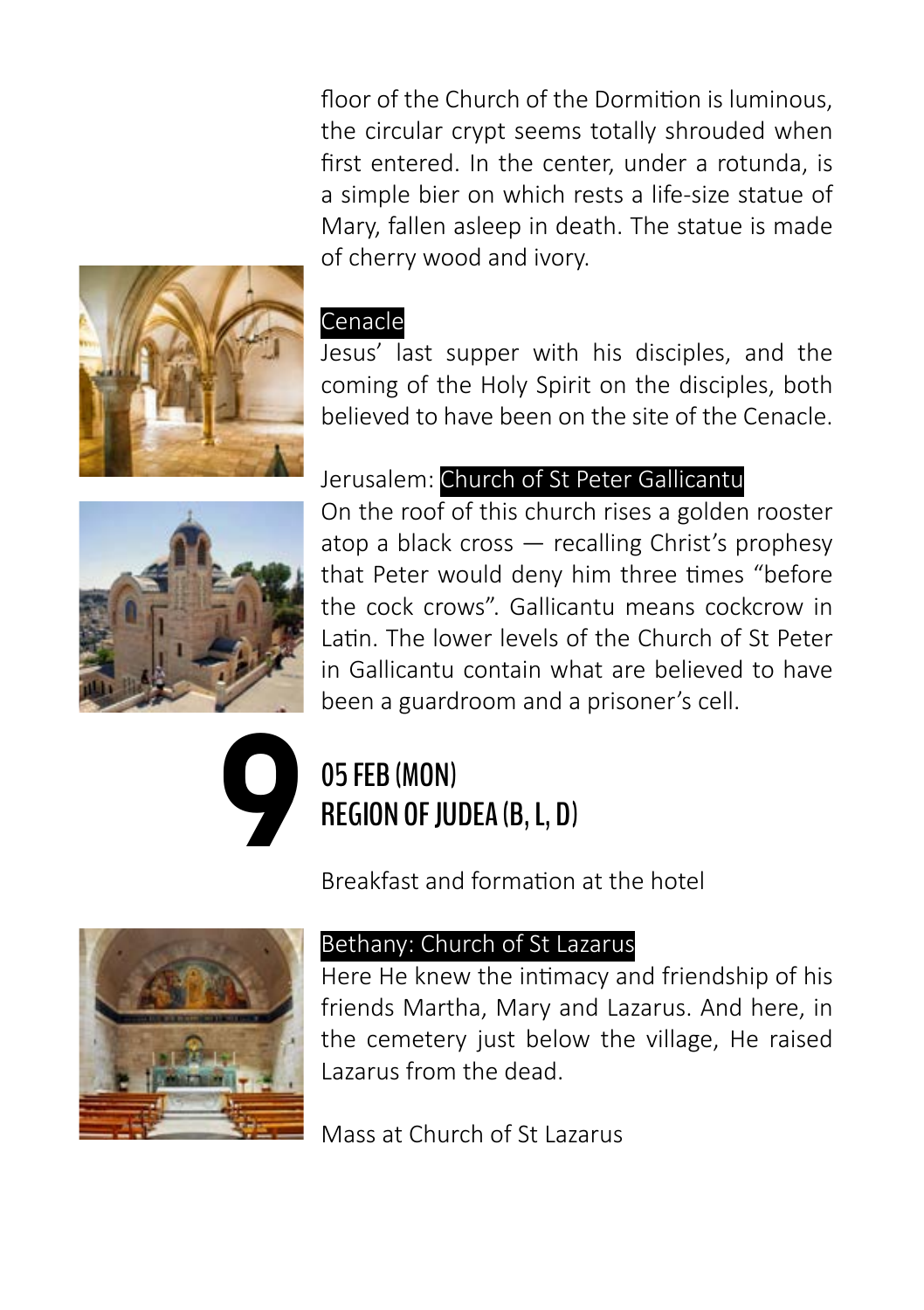Jerusalem Old City: Church of St Anne & Bethesda Pool

The home of the Virgin Mary and her parents Sts Joachim and Anne. In the courtyard of the church of St Anne is the Pool of Bethesda. Uncovered in 1871, the pool appears as a deep pit broken by a series of stone foundations and archways. It was here that Jesus miraculously cured the infirm man on the Sabbath.

#### Jerusalem Old City: Western Wall

The wall and the plaza in front of it form a permanent place of worship, a site of pilgrimage for Jews and a focus of prayer often, written down and placed between the huge stones. The Jewish name for the wall is the Kotel.

Lunch at local restaurant



#### Emmaus (Abu Ghosh): Church of the Resurrection

This site commemorates Christ's revealing of Himself to his disciples in the Eucharist after the resurrection. The Crusader Church of the Resurrection was built in 1142. A French Benedictine community of monks and nuns resides here.

Dinner and overnight in Bethlehem

Final formation session

**1006 FEB (TUE)**<br>ALLENBY BRI **ALLENBY BRIDGE (B, L)**

Breakfast and formation at the hotel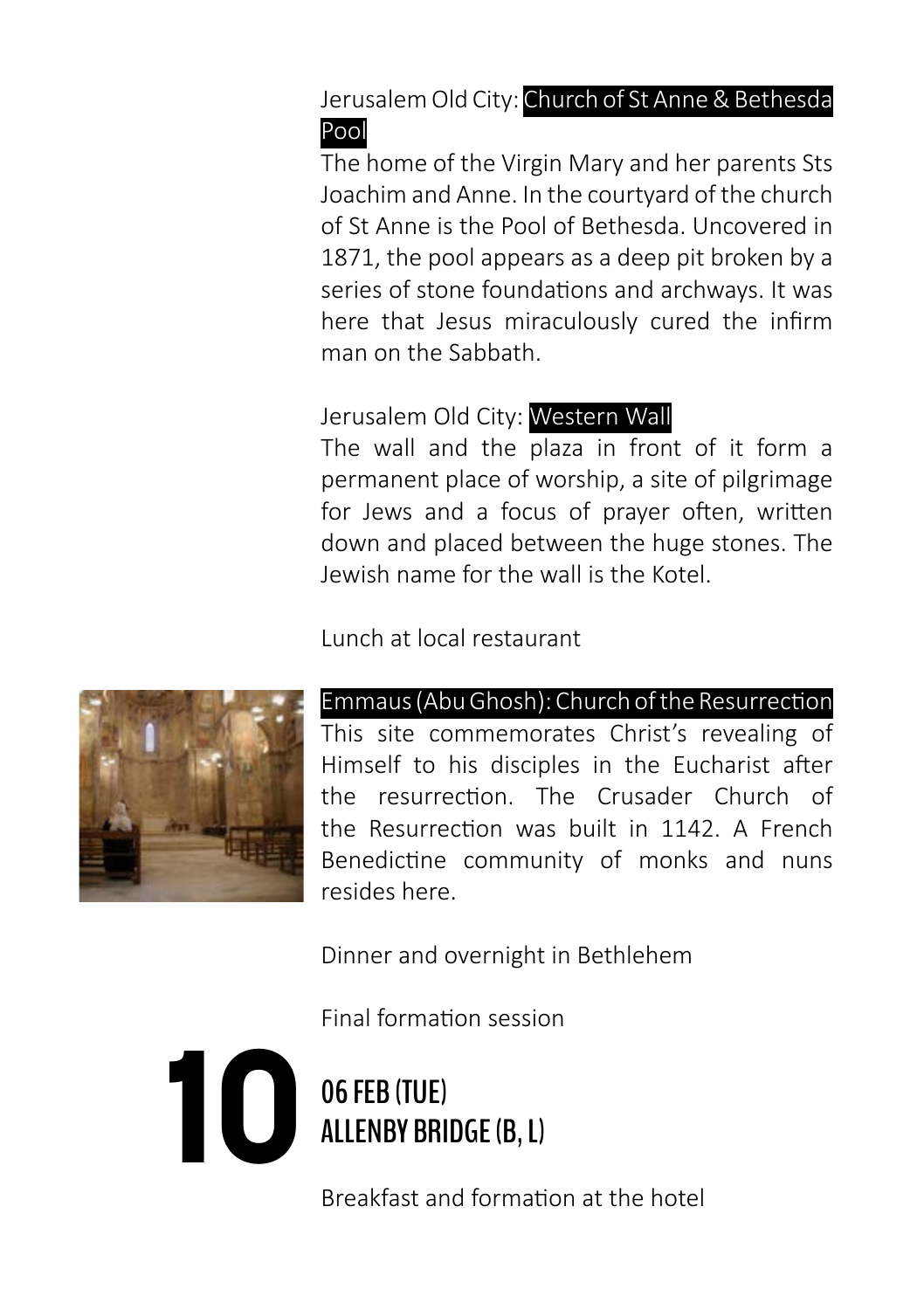Proceed to Allenby Bridge, cross over to Jordan

Farewell Lunch in Amman.

Transfer to Amman airport for flight departure at 1410 hours (arrive in Abu Dhabi at 1905 hours)



Flight departs Abu Dhabi for KUL at 2245 hours

on 06 FEB, arrives Kuala Lumpur at 1000 hours on 07 FEB.

### **\*\*PRICE: MYR 12,500**

per person (twin accomodation) *(For single accomodation, please contact us to enquire.)*

Price is inclusive of return air tickets ex-Kuala Lumpur International Airport (inclusive of fuel charges & airport taxes), accommodation, all meals, coach transportation, travel insurance, tipping. Subject to change resulting from fuel charges and airport tax increases and foreign exchange fluctuations.

Kindly take note that price stipulations are based on the present Euro currency exchange rate. In the event that currency exchange rate fluctuates, Item 8 of the Terms & Conditions stipulated in the Registration Form applies.

Our trips are usually sold out way ahead of time and registration will be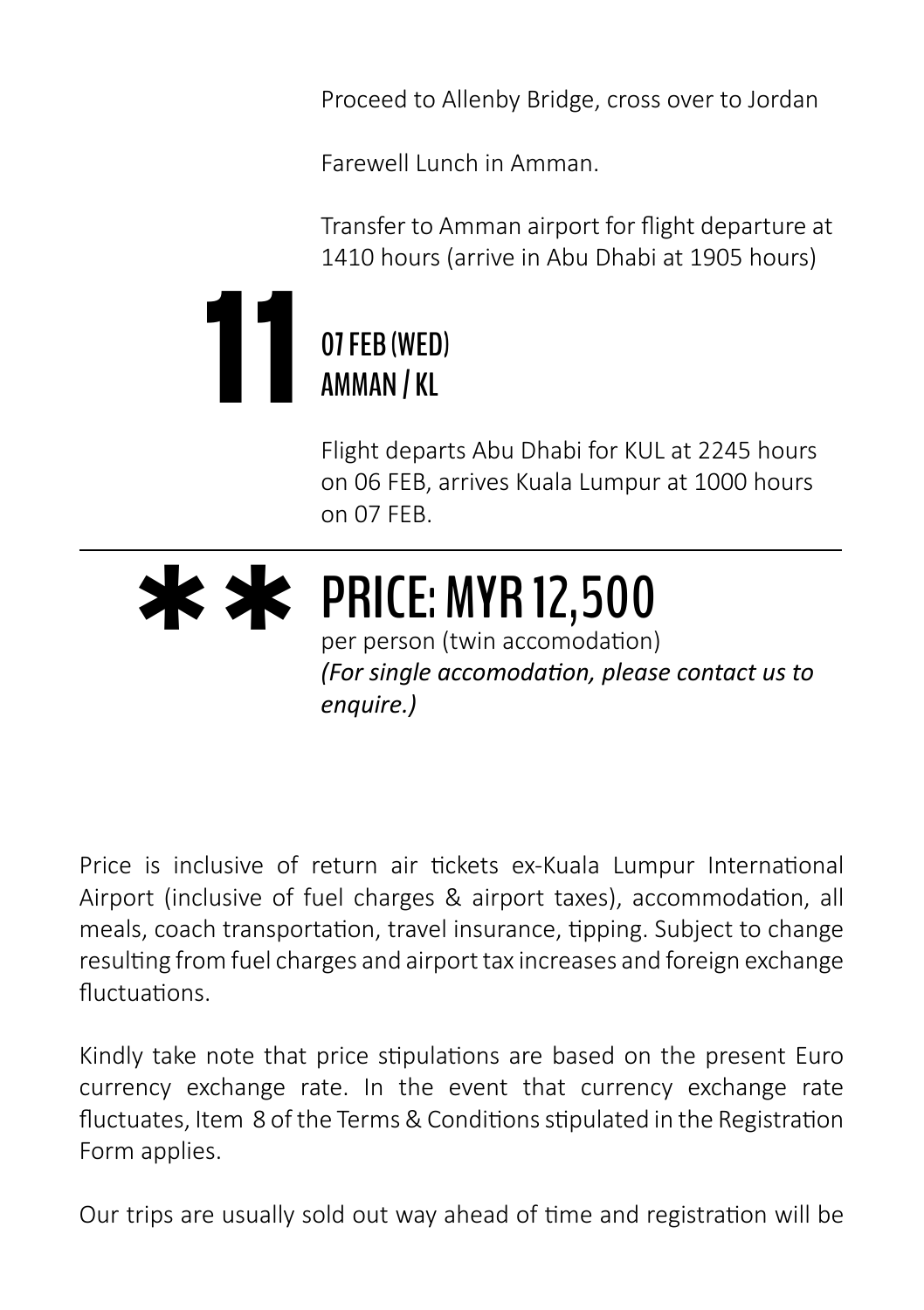closed when all seats have been filled up. First come, first served.

As seats are limited, your seats are reserved only upon payment of deposits to accompany the submission of your registration forms. Nonrefundable deposit payments are MYR 3,000 per person.

Kindly contact us for more information or to request for registration forms:

### EMAIL

pilgrimages@splendpourproject.com

# CALL

(+6) 016.4432.783 (Matthew)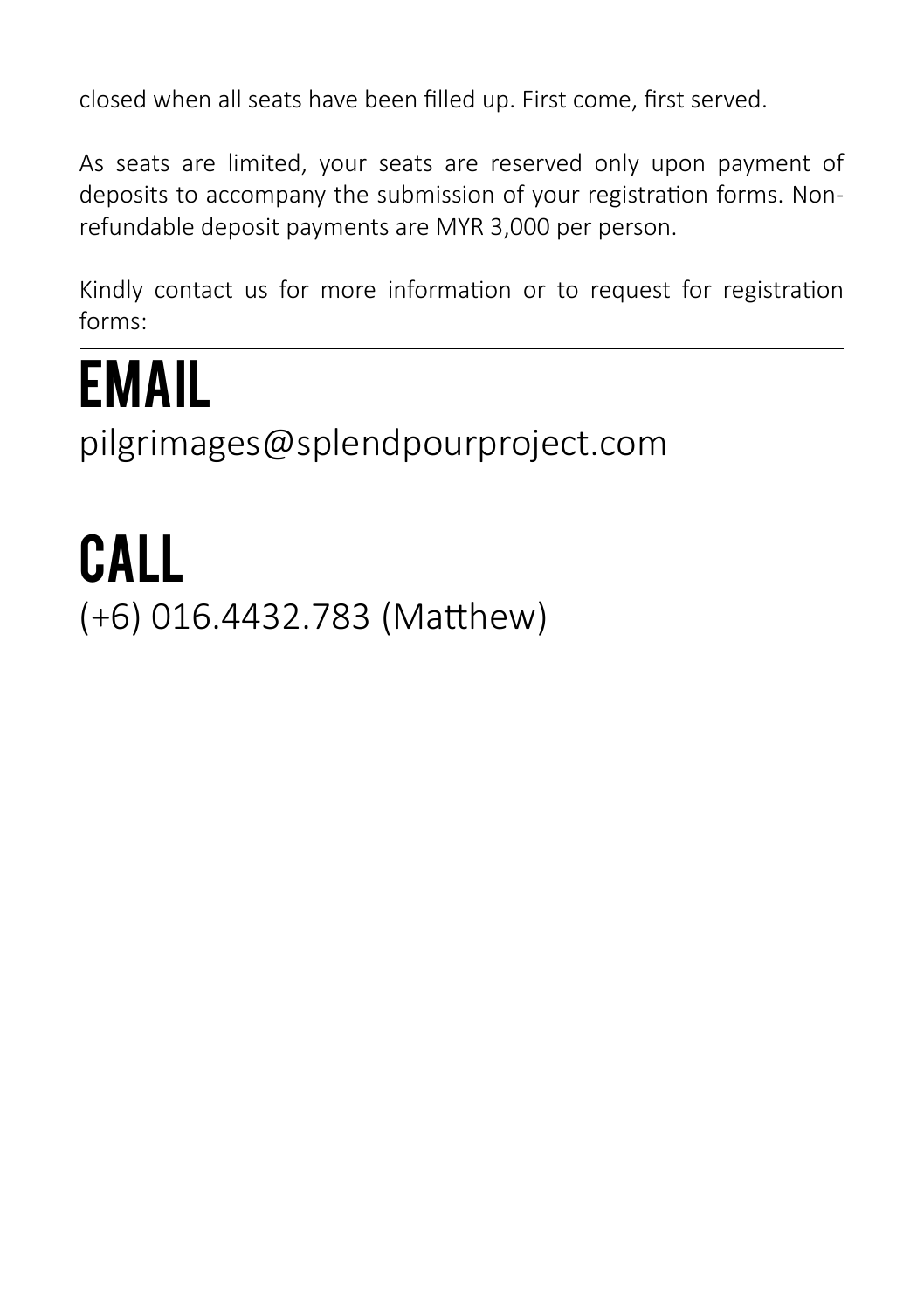### **SOME SPECIAL FAMURES OF THE SPLENDOUR PROJECT'S FORMATION-BASED PILGRIMAGES:**



Faith formation sessions daily by Deacon Dr Sherman Kuek to form your minds and hearts



A specially invited priest who is well-reputed to dispense the sacraments daily on each trip



A complimentary full-length video footage of every trip professionally produced for pilgrims



A certificate for every pilgrim stipulation the amount of faith formation they have received



Thorough research is done in the organising of all these trips



The only formation-based pilgrimages of such kind in this region!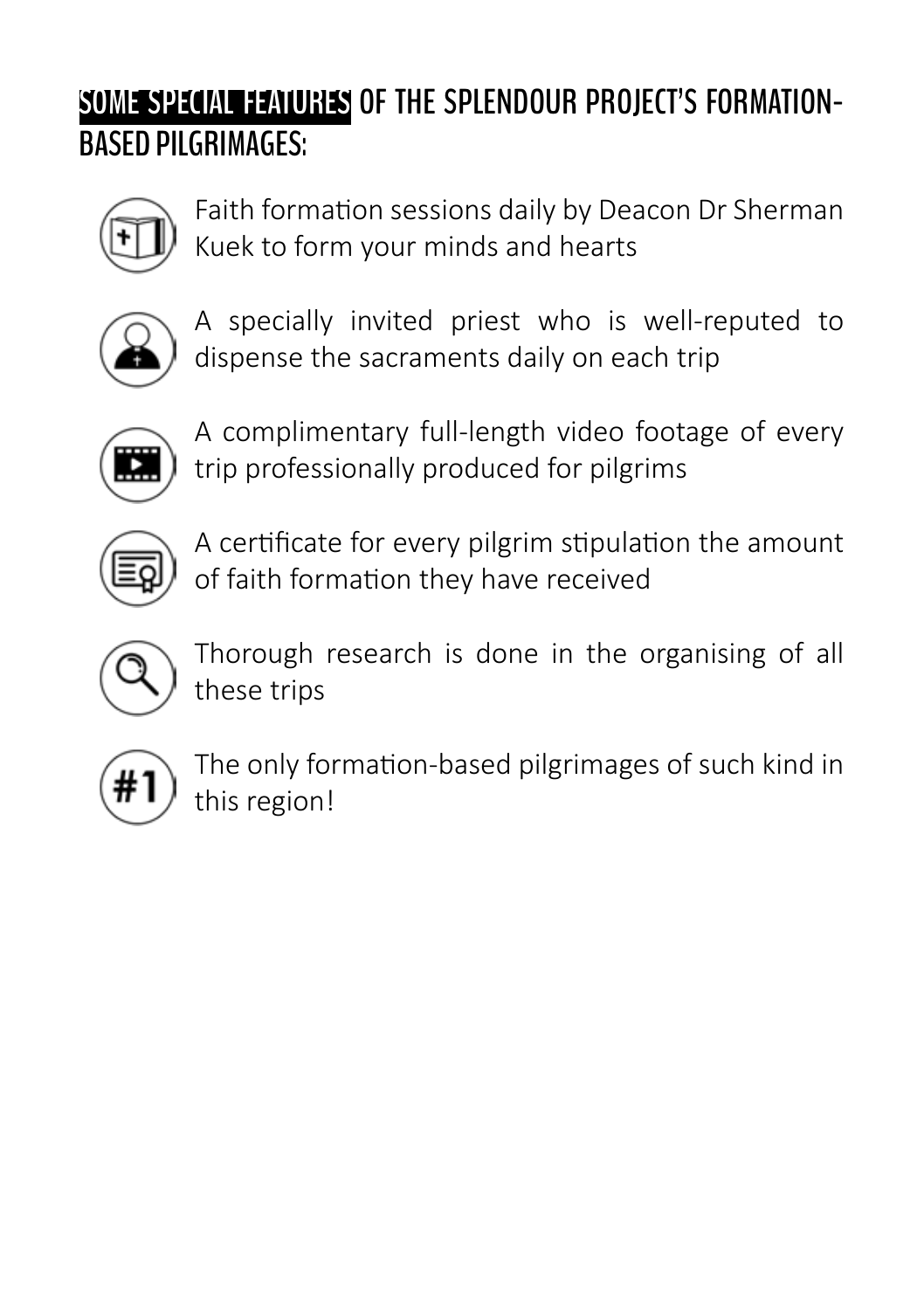### OPTIONAL EXTENSION TO **Petra** 06 FEB - 09 FEB 2018

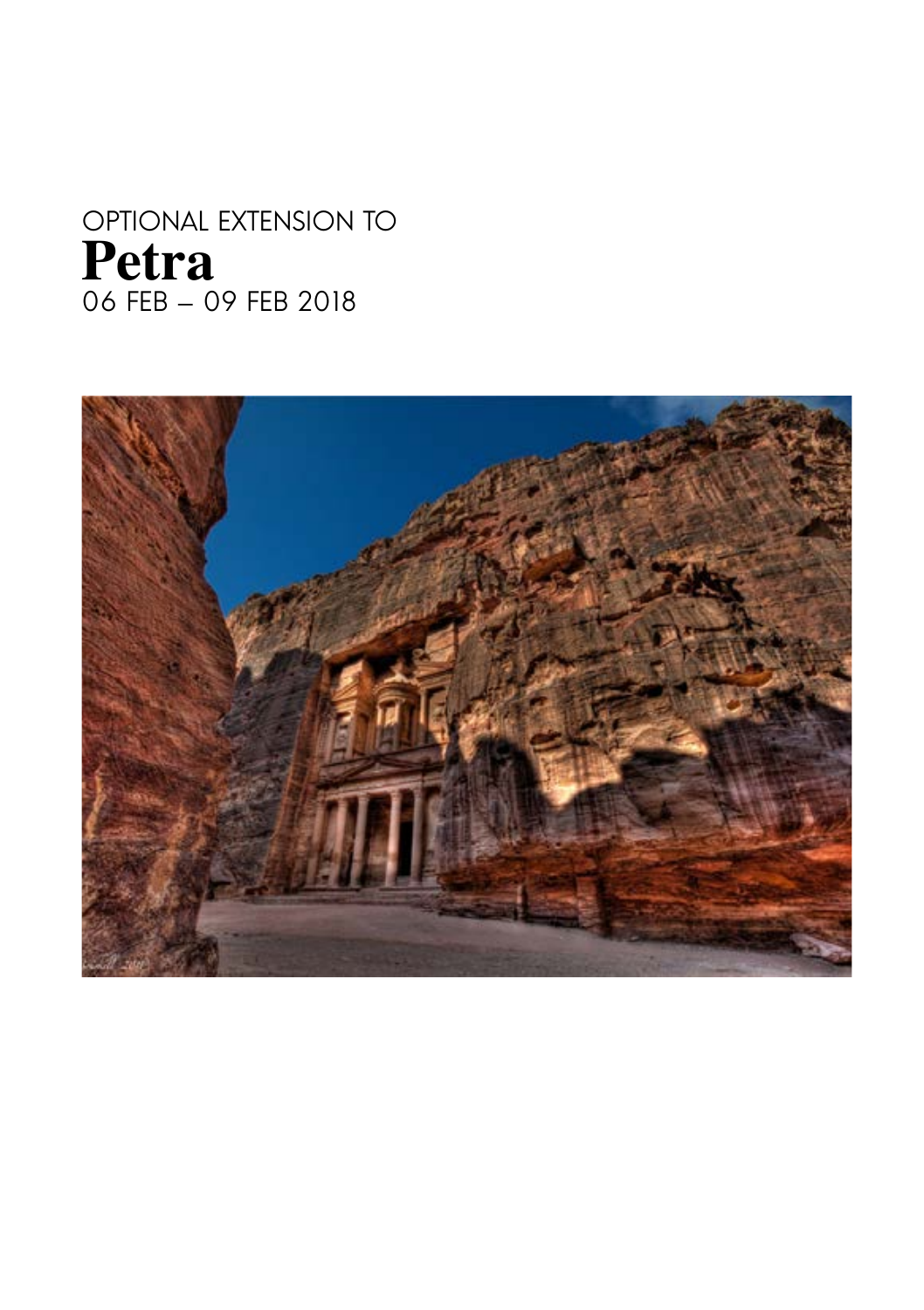### **106 FEB (TUE)**<br>**10.0** FEB (TUE) **OLD JERUSALEM CITY / ALLENBY BRIDGE / AMMAN / PETRA (B, L, D)**

After farewell lunch in Amman with the main group, break away and depart for Petra.

Dinner and overnight stay at Petra.

# **11 11 07 FEB (WED)**<br>**PETRA / AMM PETRA / AMMAN (L,D)**



After breakfast, explore the Red Rose city of Petra. You have the choice to walk to the site or to take a horse ride though the dramatic "ciq" or canyon. See the Treasury, carved in the pink stone, and view the Roman theatre, the Corinthian Tomb, Palace Tomb and the Roman road.

Lunch at local restaurant.

After lunch drive back to Amman.

Dinner and overnight stay.

### **12 08 FEB (THU)**<br>**PETRA / AMM PETRA / AMMAN (L,D)**

After breakfast, check out and transfer to Amman for flight departure at 1410 hrs (arrives in Abu Dhabi at 1905)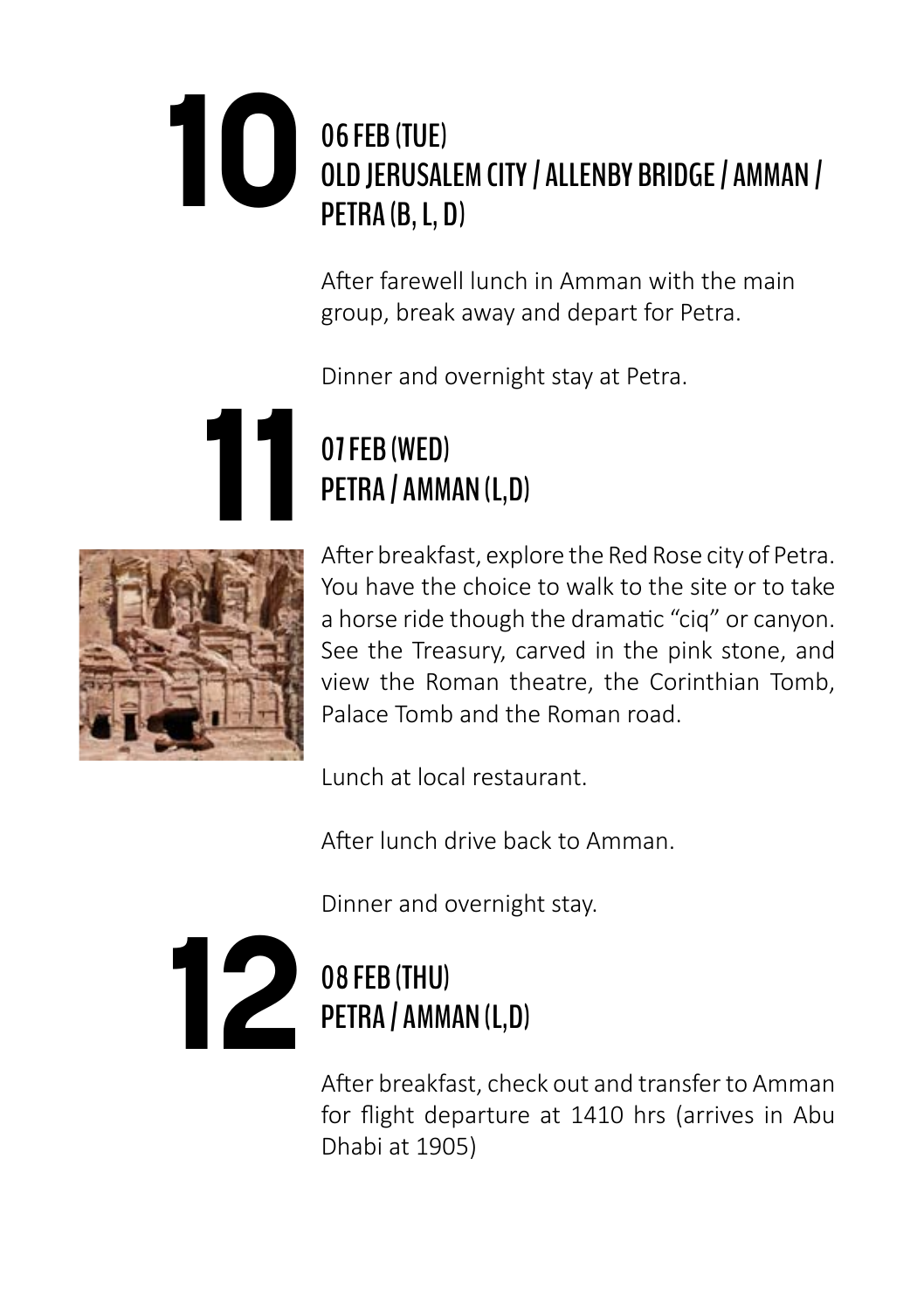### **1309 FEB (FRI) ABU DHABI / KL**

Flight departs Abu Dhabi for KUL at 2245 hours on 08 FEB, arrives Kuala Lumpur at 1000 hours on 09 FEB.

### **\*\*EXTENSION PRICE: MYR 2,900** per person (twin accomodation) *(For single accomodation, please contact us to enquire.)*

Price is inclusive of hotel accommodation, daily breakfast at hotel, one lunch and two dinners, private transportation, English-speaking tour guide, entrance fee to Petra, Jordan visa fee, differences in fare for main trip and taxes for change in date of travel.

This extension will not be accompanied by daily masses and faith formation.

Participation must be confirmed and payment of **RM2,900** per pax made with the initial deposit for the main trip.

To make reservations/confirmations, kindly contact us at:

EMAIL pilgrimages@splendourproject.com

CALL (+6) 016.443.2783 (Matthew)